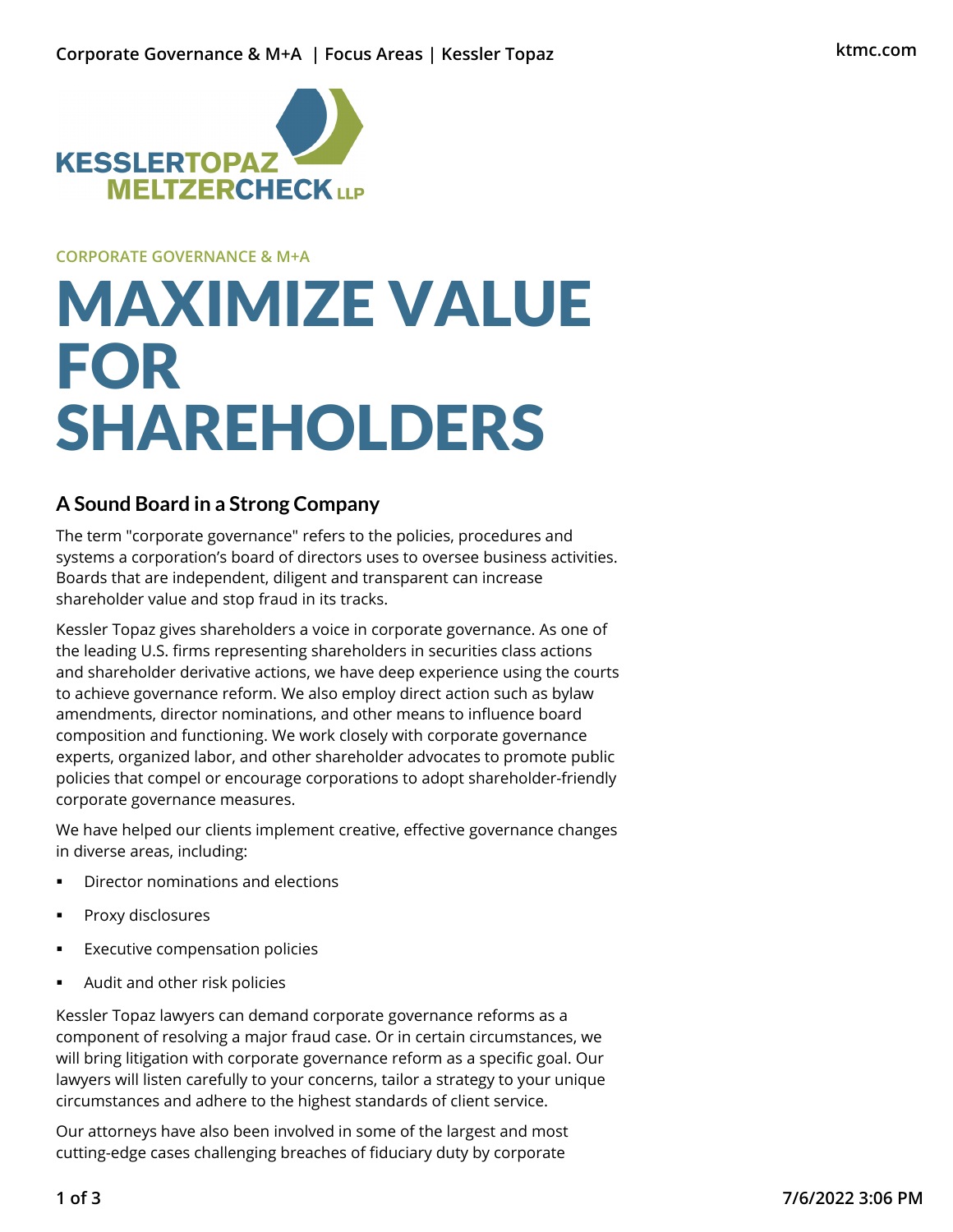boards. These cases often arise as "derivative" cases or when we challenge unfair corporate transactions.

#### **SHAREHOLDER DERIVATIVE ACTIONS**

When corporate fiduciaries abuse their power, shareholder derivative actions can balance the scales. Derivative actions allow a stockholder to "step into the shoes" of the corporation, and thereby bring claims against wayward officers, directors, or third parties that the corporation might not otherwise bring. Kessler Topaz helps investors use derivative actions to recover losses and achieve meaningful change in corporate governance policies.

## **Record-Breaking Awards**

We have recovered billions of dollars from wayward fiduciaries in both high profile matters and smaller disputes. Our success stories involve a wide array of corporate misconduct, ranging from executive compensation abuses, to related-party transactions, to the "backdating" of stock options.

## **Changes that Strengthen Companies**

The remedies we achieve in these cases sometimes include money, but often they do not. Instead, a derivative action may seek corporate reform that will prevent future misconduct, strengthen companies and make boards of directors more responsive to shareholder interests. Our lawyers work creatively and collaboratively with the parties and experts to develop reforms with lasting impact. By developing strong litigation positions, we have compelled groundbreaking corporate governance changes in accounting and internal controls, shareholder voting, and the composition, structure and operation of boards of directors.

#### **TRANSACTIONAL ("M&A") LITIGATION**

Mergers and acquisitions can offer great opportunities for shareholders to increase value. But they also present temptation for self-dealing and dishonesty by directors and officers, often at shareholder expense. We give shareholders the next best thing to a seat at the negotiating table— strong, effective representation in cases alleging unfairness in a transaction's price or process.

## **The Benefit of the Bargain**

We focus on finding the best way to make our clients whole, whether through cash awards or non-monetary deal terms that increase shareholder value. While some remedies are immediate—such as an injunction against a pending merger or a change in its terms—others may take years to achieve. Our lawyers are committed to doing whatever is necessary to achieve the right resolution in every case, whether the deal is ongoing or long since closed.

## **Trial Experience Brings Results**